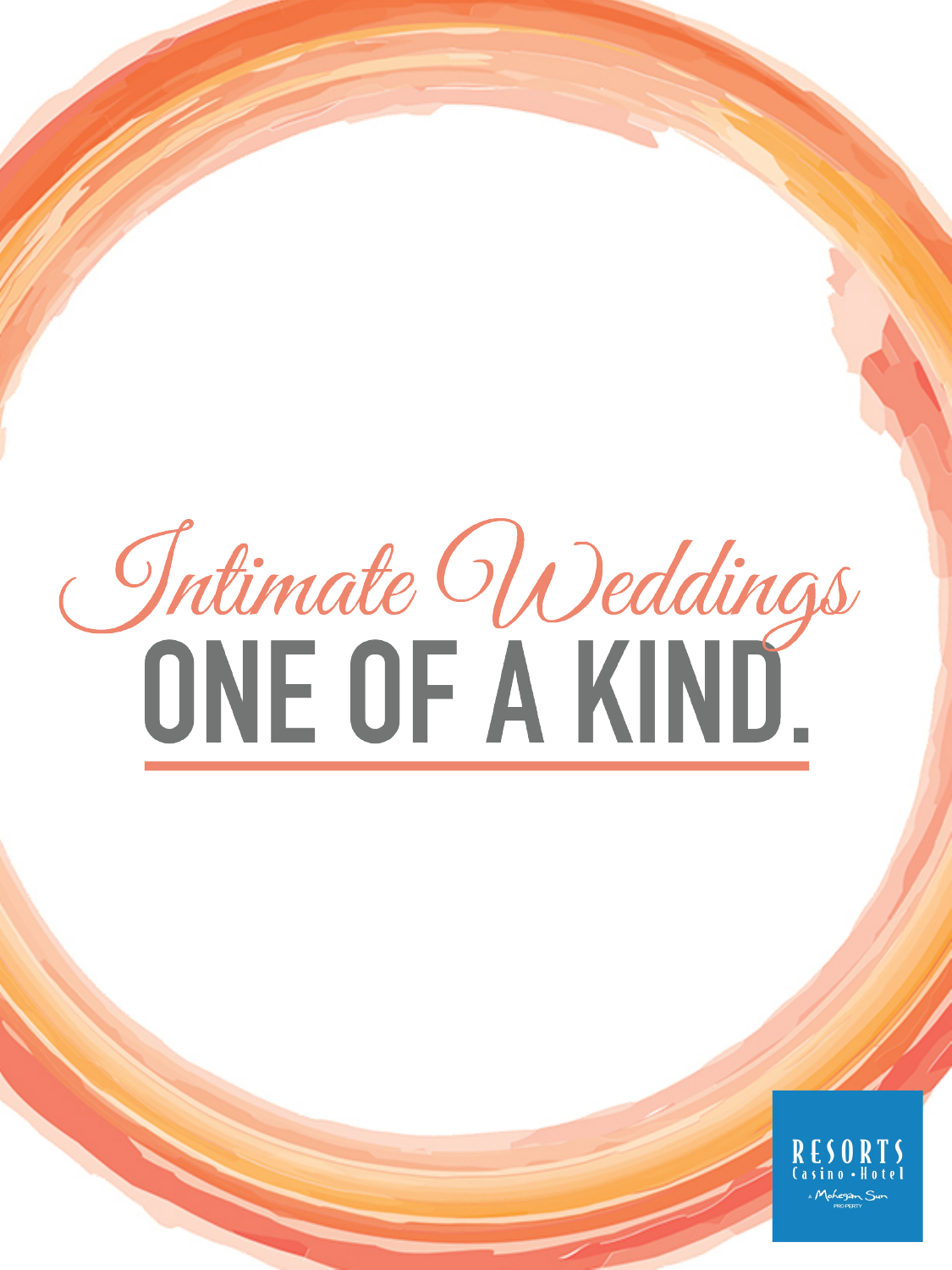We Understand

### IT'S THE BEST DAY OF YOUR LIFE

Perhaps you have had to reschedule, downsize or simply prefer to share your wedding celebration with only your closest friends and family. Resorts cordially invites you to celebrate with us.

### COME GATHER AT OUR TABLE

### Family\*Food\*Friends

Once the "I Do"s are stated and the first kisses have landed, you will lead your guests to the dining area where they will enjoy a 5 course gourmet meal, complete with champagne toast and table wine service. A menu that will be carefully selected by you will be lovingly prepared and served by us.

### LIVE\*LAUGH\*LOVE

The evening will end but your new chapter will just be beginning.

CHEERS!



RESOR A Mohegan Sun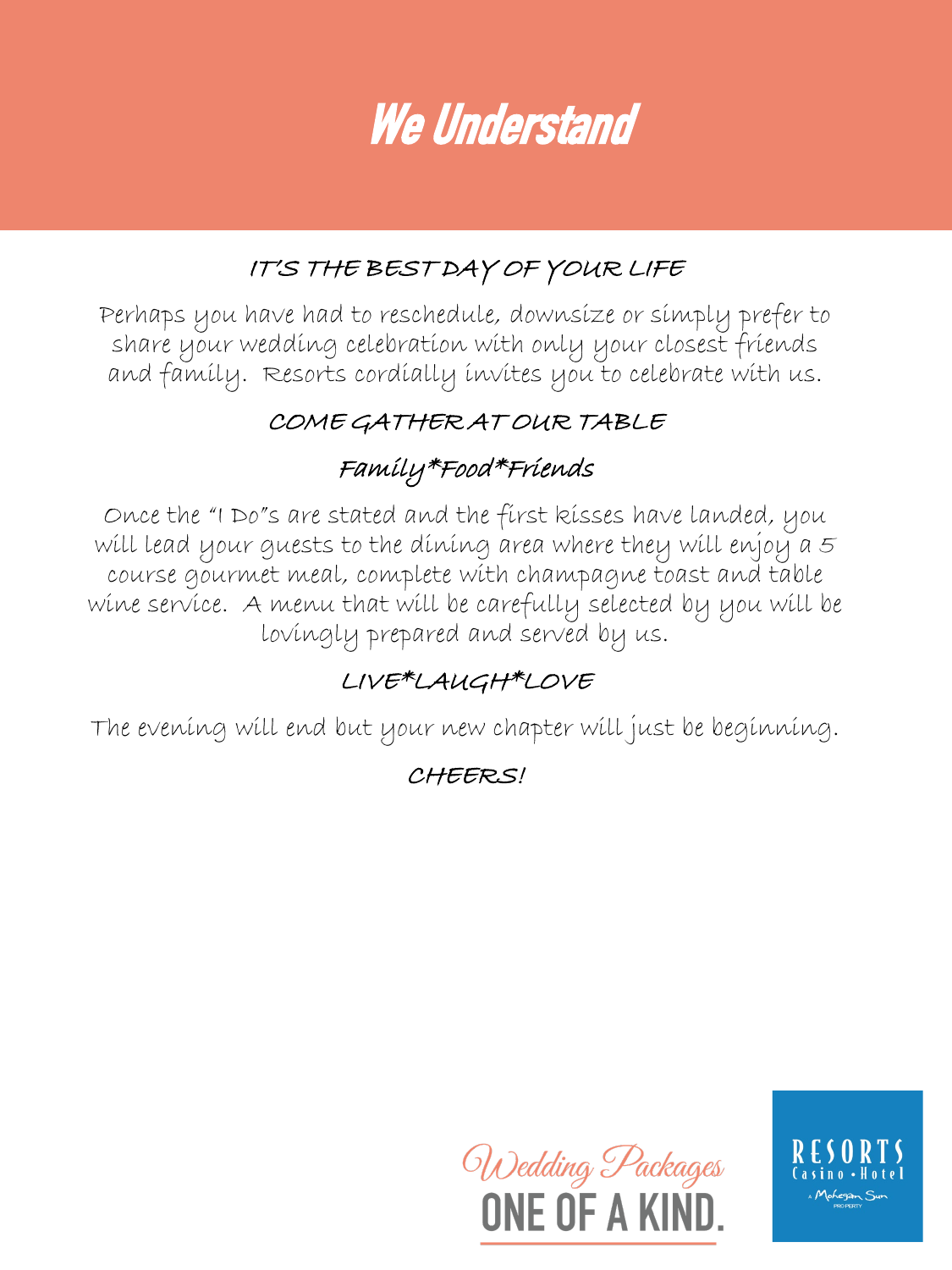

Whet their Appetite

(Select One )

<u>Seafood Cocktail:</u> Colossal Poached Shrimp, Lump Crab  $\xi$ Arugula Nest

Antipasto Plate: Artisanal Cheeses, Salumi, Roasted Longhots & Crisp Crostini

Mukashi Sushi & Sashimi: California Roll, Crispy Spicy Salmon Roll, Himachi Sashimi

Slider Duo: Animal Burger, Chicken Schnitzel & Parmesan Herb Fries

Scallops: Scallops Wrapped in Smoked Bacon, Celeríac Puree, Green Apple

Skewers: Trio of Grilled Skewers, Beef, Chicken g Vegetable



A Mohegan Sur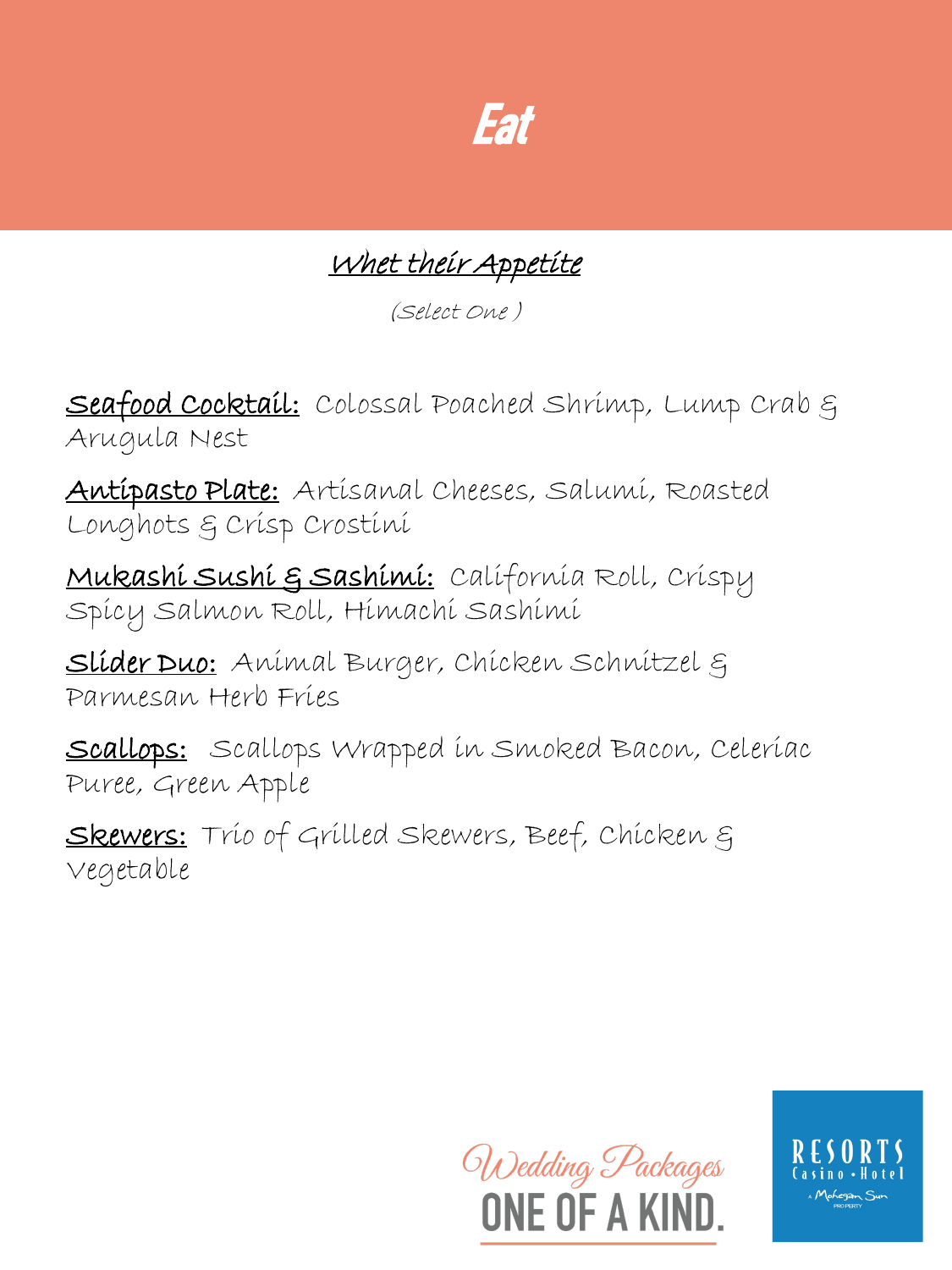## Soup or Pasta (Select One) Seafood Chowder Italian Wedding Soup Strozzapreti Bolognese Lobster Ravioli, Sauvignon Blanc Blush Sauce

### Salad

### (Select One)

Little Gem Lettuce: Shaved Prosciutto, Compressed Melon, Caesar Vinaigrette

Classic Caesar Salad: Crisp Romaine, Focaccia Croutons, Shaved Parmesan

Rocket: Arugula, Slíced Green Apple, Candíed Walnuts, Craisins, Chevre, Champagne Vinaigrette

Frisee: Pomegranate, Humboldt Fog, 6 minute Egg, Almond Milk Ranch

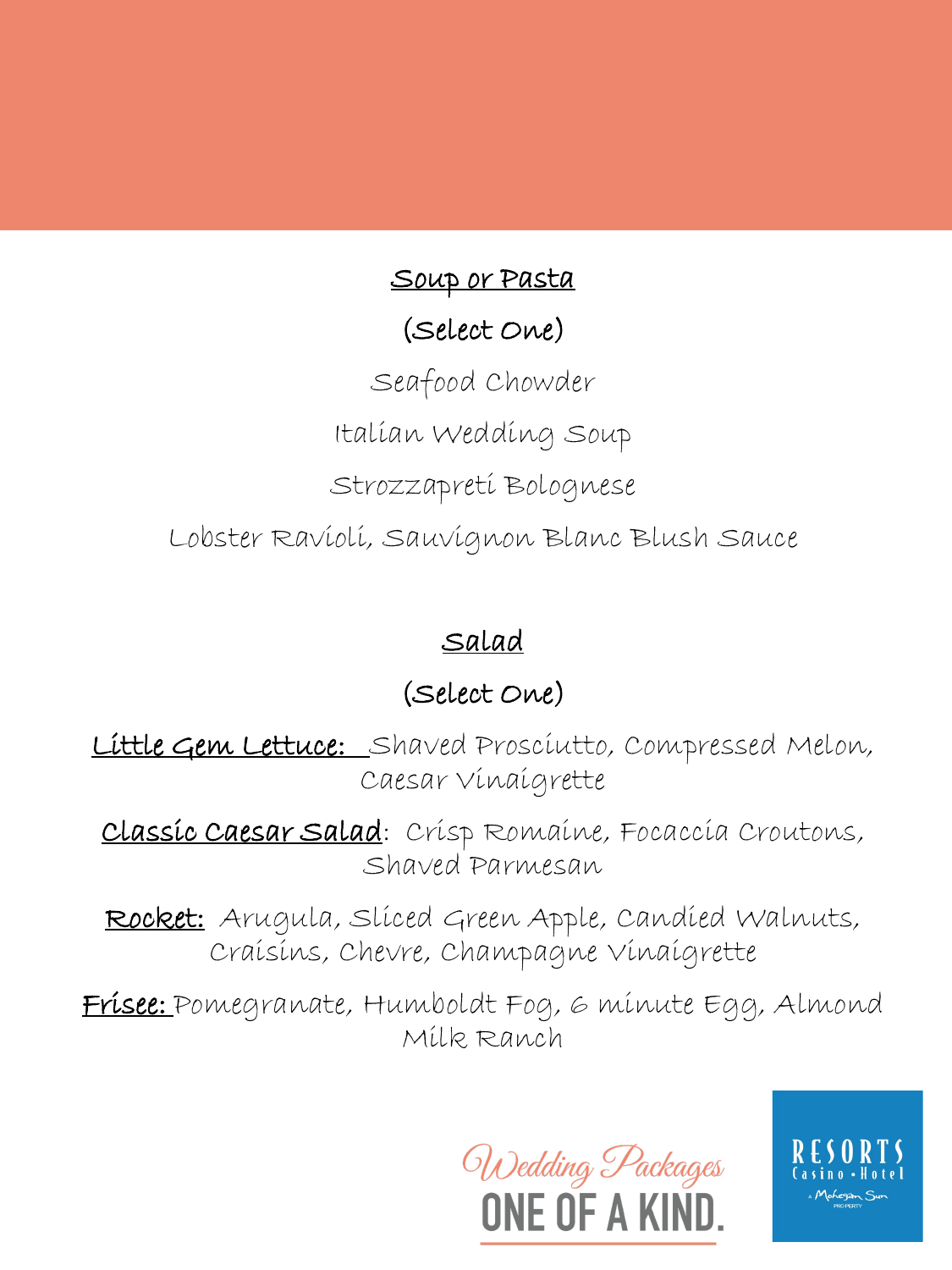### Cleanse Their Palate

Intermezzo Seasonal Sorbet

### The Entrée is Served

(Select Two)

Pan Seared Nordic Cod Chowder Broth, Fried Leeks

Miso Halibut Baby Bok Choy, Crispy Shiitake Mushrooms, Ginger Lemon Grass Broth

Free Range Herb Crusted Chicken Local Mushroom Risotto, Rosemary Cream Brick Chicken Potato Puree, Chicken Demi, Broccolini

Braised Beef Short Rib Creamy Grits, Grilled Baby Carrot Filet of Beef Olive Oil Potatoes, Asparagus

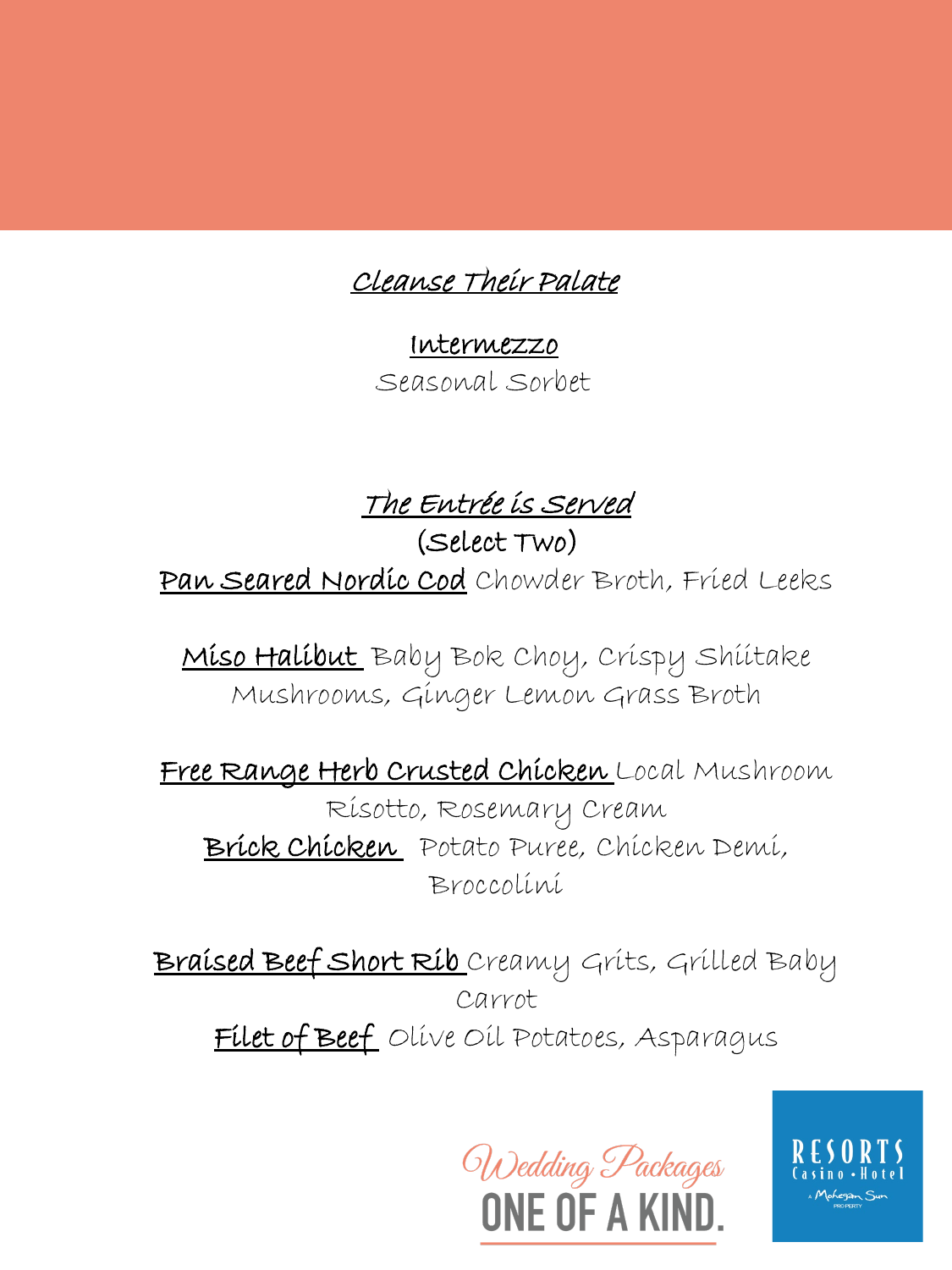Sweet Endings

Custom Made Wedding Cake, Personalized to your Style

House Made Chocolate Truffles for the Table

Freshly Brewed Coffee, Decaffeinated Coffee Gourmet Tea Selection



A Mohegan Su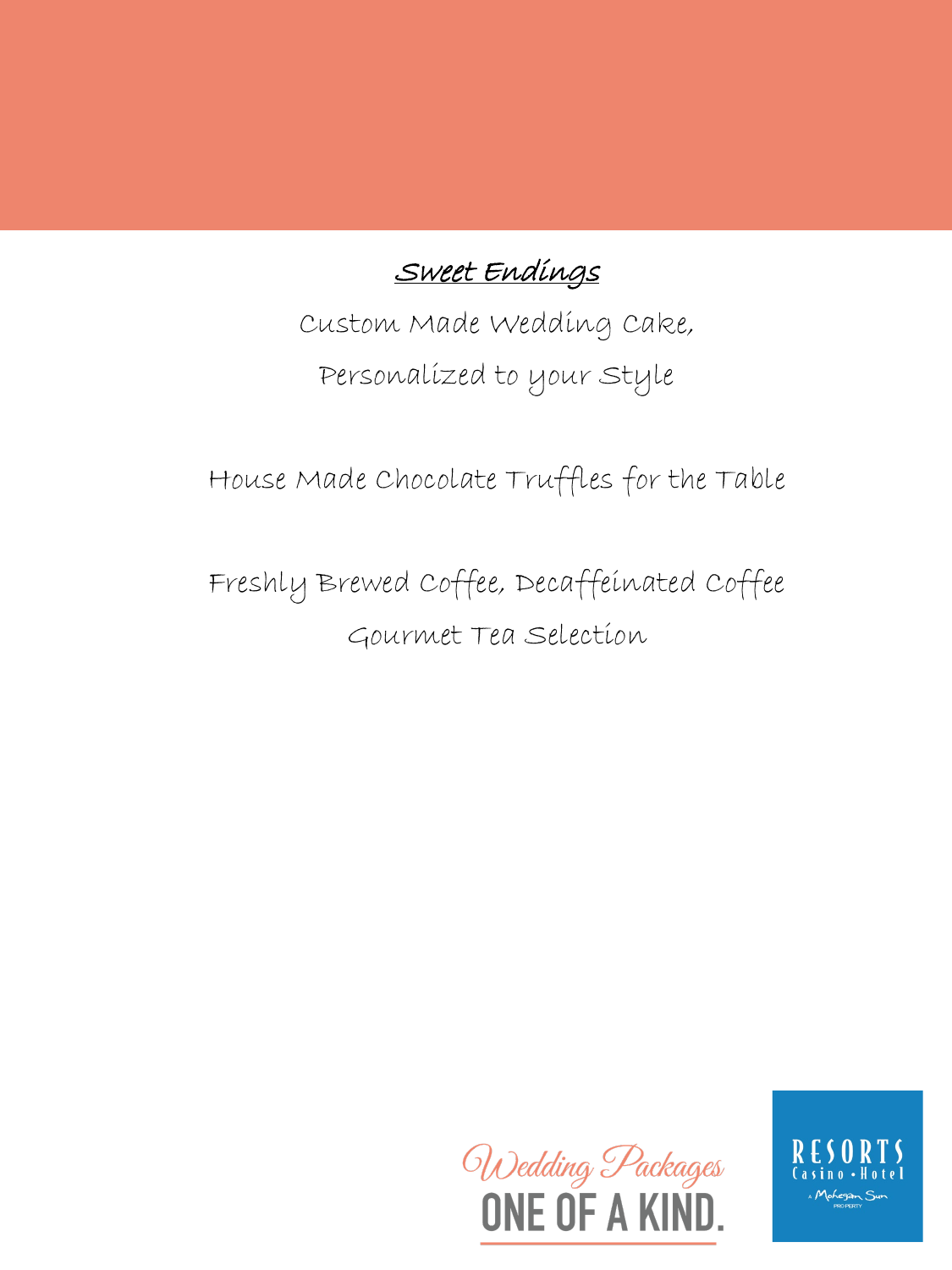Drink

<u>Síps</u>

Chilled Prosecco will Await your Guests upon your "I DO"

### Dinner Wine Service

House California Varietals

### The Bar

A 3 Hour Platinum Level Bar Package, Including a Signature Cocktail will be Available

Vodka: Tito's & Grey Goose

Rum: Bacardi Silver & Captain Morgan's

Tequila: Patron

Gin: Bombay Sapphire

Scotch: Johnny Walker

Whiskey: Crown Royal

Bourbon: Maker's Mark

Cognac: Hennessy

Wedding Packages ONE OF A KIND.

Mohegan Sur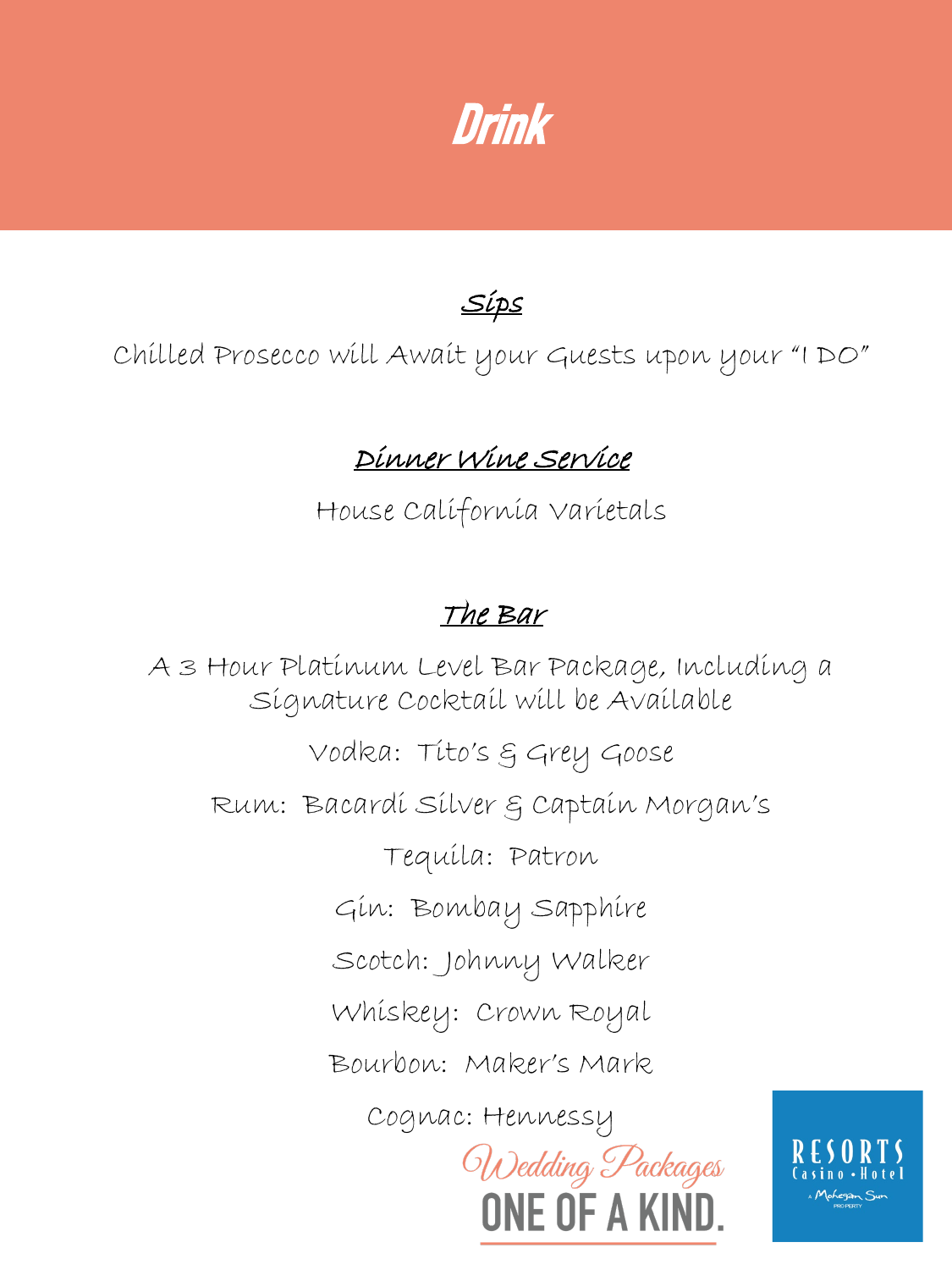# Be Merry!

### Leave The Details to Us

We've made Arrangements for your personal flowers, Ceremony Décor and Table Scape Define your Style ~ Rustic or Traditional

Accent Lighting will Compliment the Video and Enhance the Colors of the Dining Room

Enjoy a Complimentary overnight stay on Your First Anniversary

### \$200.00 Inclusive per Person

(Custom Designed for Weddings with 25 – 50 Guests)



A Mohegan Sur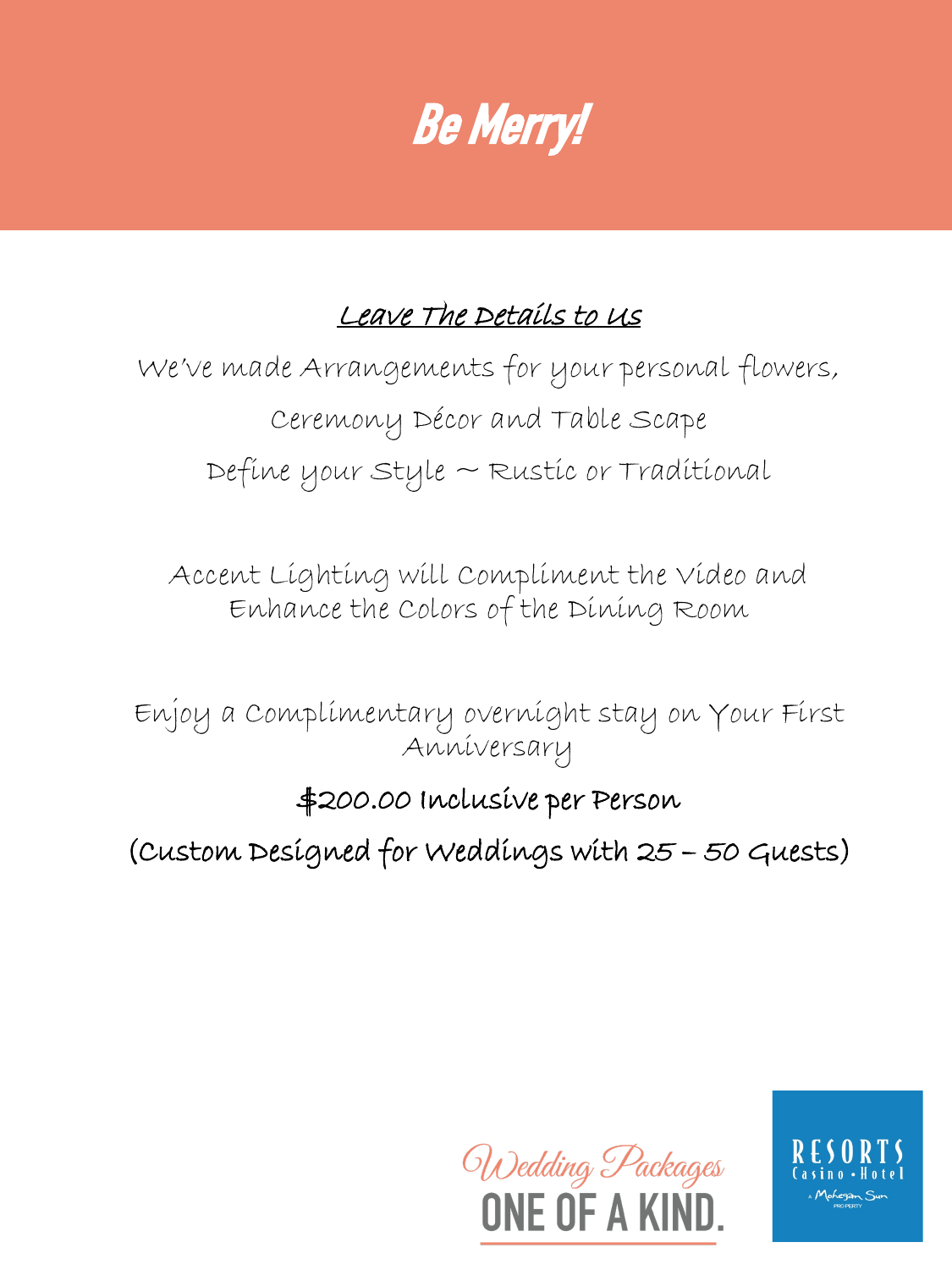# Décor Options

### RUSTIC

Bridal Bouquet: White roses, white lisianthus, white ranunculus and mixed eucalyptus accented with white ribbon (ribbon color can be altered)

Groom Boutonnière: White Ranunculus accented with eucalyptus and black ribbon (ribbon color can be altered)

Ceremony Structure: One-Sided White Birch Structure (7' tall), the top left corner accented with a lush arrangement of white hydrangea, white roses, white stock and mixed eucalyptus

Sweetheart Table: Two clear glass low cylinder vases filled with white roses, white lisianthus and eucalyptus

Round Dinner Tables: Low, Clear glass cylinder vase filled with white roses, white lisianthus and eucalyptus

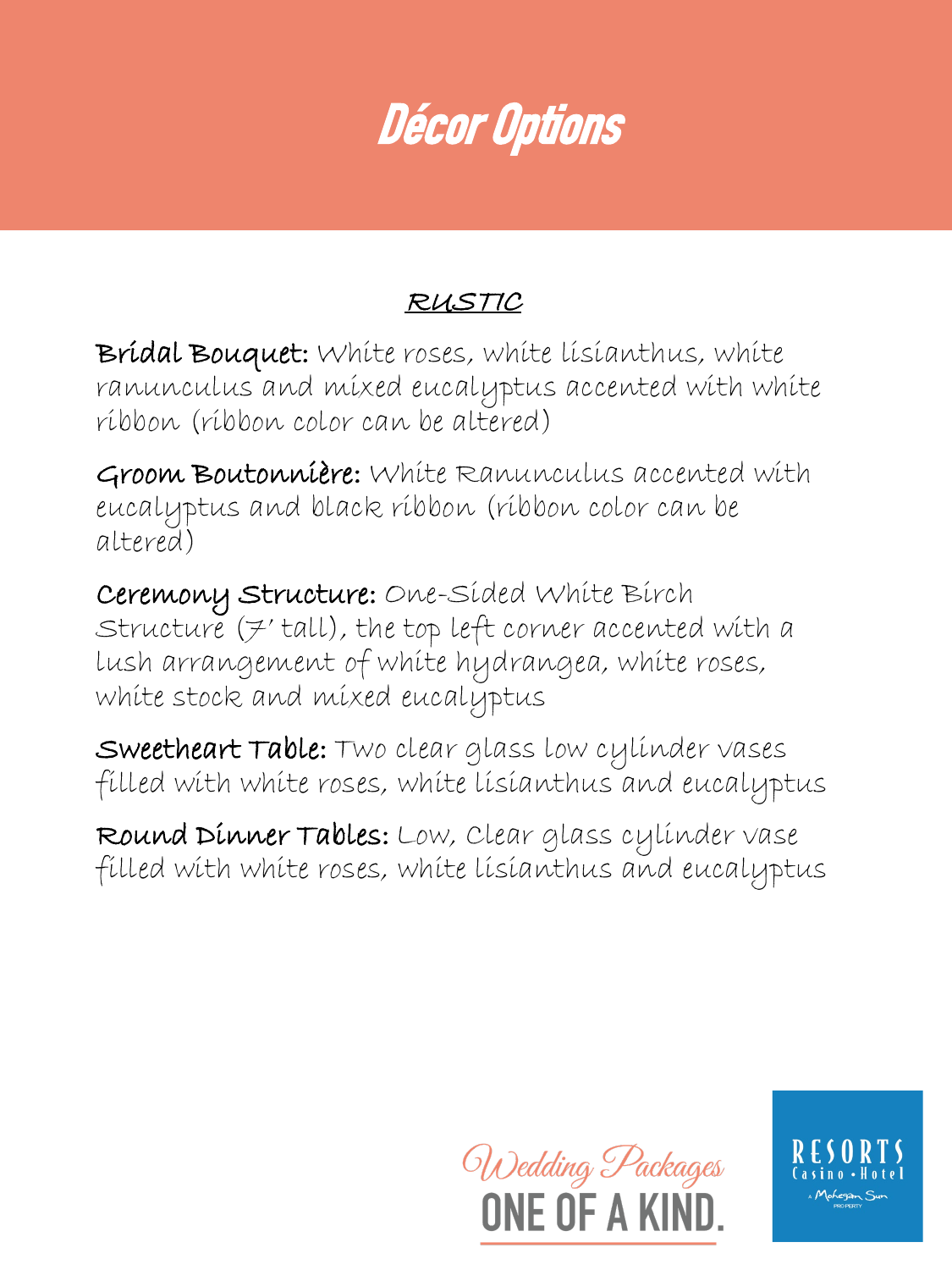# Décor Options

### CLASSIC

Bridal Bouquet: White roses, white lisianthus, white stock and white ranunculus accented with white ribbon (ribbon color can be altered)

Groom Boutonnière: White Ranunculus accented with white lisianthus and black ribbon (ribbon color can be altered)

Ceremony Structure: Gold Metal Ring Structure (6' in diameter), the top left corner accented with a lush arrangement of white hydrangea, white roses, white stock and white snapdragon

Sweetheart Table: Two clear glass low cylinder vases filled with white hydrangea, white roses and white stock.

Round Dinner Tables: Low, Clear glass cylinder vase filled with white hydrangea, white roses and white stock